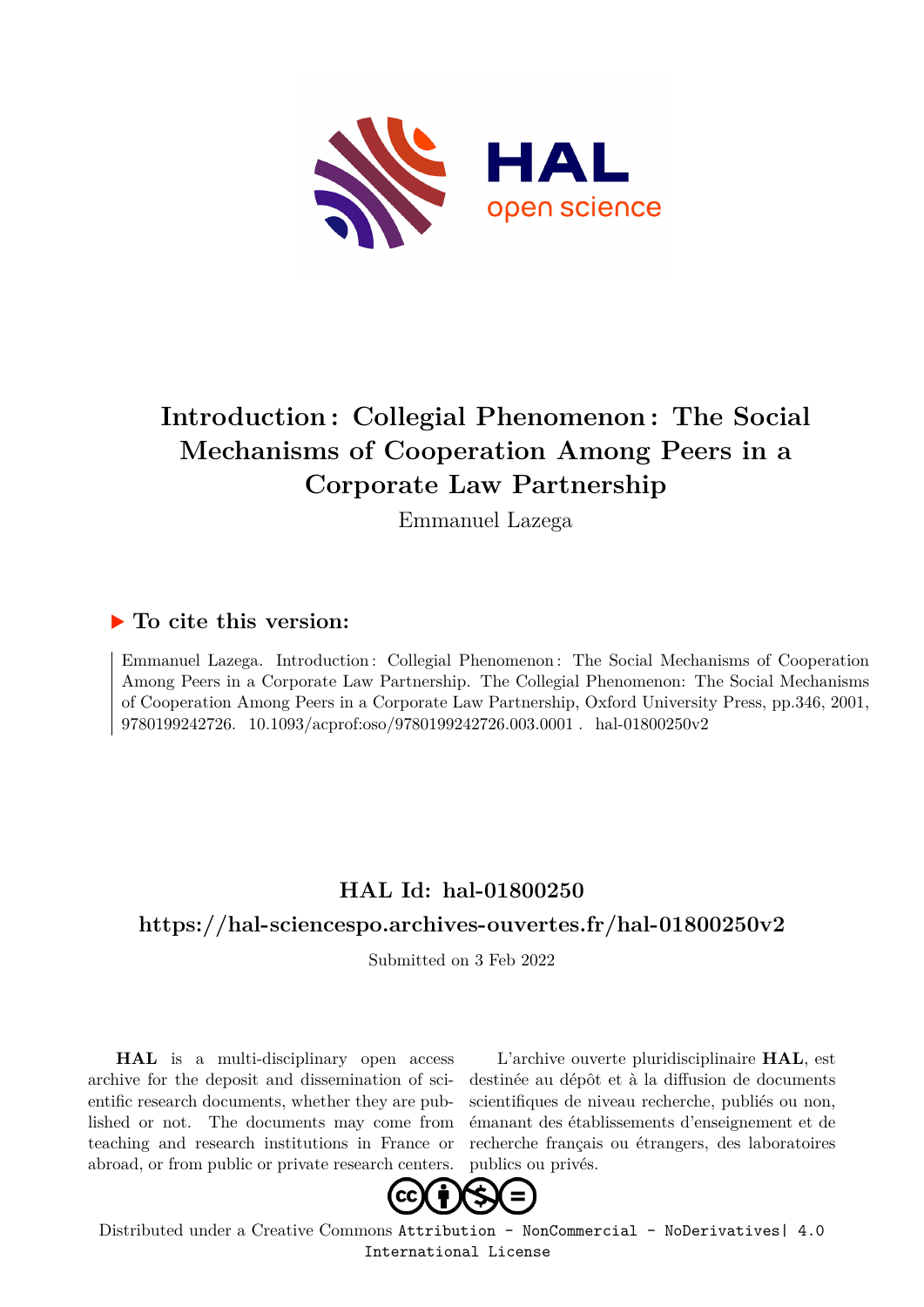# **Introduction**

*The Collegial Phenomenon : The Social Mechanisms of Cooperation Among Peers in a Corporate Law Partnership*, Oxford University Press, 2001. ISBN : 9780199242726 DOI:10.1093/acprof:oso/9780199242726.003.0001

**Emmanuel Lazega** : CLERSÉ - Centre Lillois d'Études et de Recherches Sociologiques et Économiques - UMR 8019

Collective action among peers—that is, cooperation among individuals who are, or tend to be, formally equal in power—is an important problem in social and economic life. For example, an increasingly large number of organizations find themselves involved in knowledge-intensive production. This means that they must permanently try to adjust to technological changes, to encourage higher quality, innovation, and participation. These changes and adaptations are often associated with an apparent decline of Taylorian rationalization of work. In this old model, competence, and regulatory and decision-making authority are concentrated at the top; objectivation and routinization of tasks are for the bottom. As a consequence of this decline, organizations involved in knowledge-intensive work try to reduce the number of hierarchical levels in their formal structures. They try to involve many more members and stakeholders in regulatory activity. In turn, organization theorists—after a century of critique of Weberian bureaucracy as a basic principle focus on such contemporary flattening and decentralizing organizations.

In spite of this attention, collective action among peers remains a puzzle for the social sciences. Contemporary sociology does have a tradition of thought about egalitarian relationships in organizations and society. This tradition debates the possibility of organization without hierarchy. In particular, since Robert Michels's Political Parties (1911), many sociologists have pointed to the fact that flat organizations are also highly structured, a theme underlying discussions of the `iron law of oligarchy' (for a review, see Rothschild and Whitt 1986). However, there is little empirically grounded work researching how organizations without permanent bosses and followers, in which all members ultimately have a formally equal say in running operations or exercising control, are able to operate.

In the history of sociology, two reasons at least may explain a relative lack of progress in the study of specific social mechanisms that underlie cooperation among peers. First, the debate between Max Weber and Michels was framed by Weber so as to focus on the `illusion' of pure democracy and on a general bureaucratization process (Scaff 1981). Since then, the idea of a relatively general collegial model—to use Weber's own vocabulary—with its own characteristics and influence within the bureaucratic model, or as an alternative to this model, has attracted little attention although there are clear indications in classics such as Union Democracy by Lipset, Trow, and Coleman (1956) that it resurfaces periodically.

Secondly, Weber himself mainly discusses collegiality as a means for hierarchy to control experts or as a way to restrain autocratic control. This has led to a reduction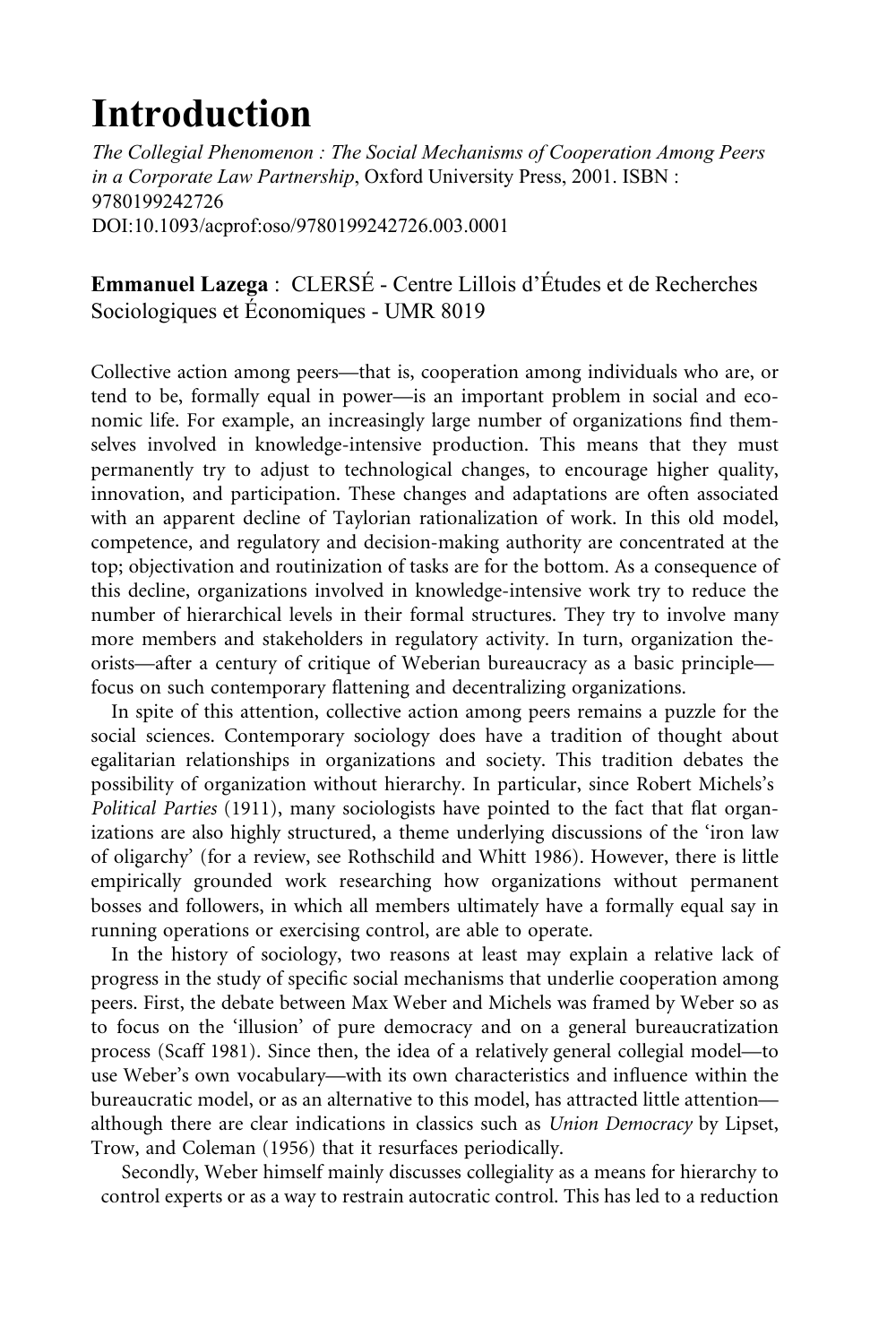of the issue of cooperation among peers to one of a conflict between two forms of status—that is, between professional expertise and hierarchical coordination.<sup>1</sup> In this perspective, professional settings have been of particular interest to the study of this form of collective action. These include corporate law firms, engineering and technology firms, architecture firms, advertising agencies, medical wards, consulting firms, investment banks, scientific laboratories, religious congregations, and many other organizations bringing together recognized experts.<sup>2</sup>

More generally, however, complexity, concern for quality and innovation, and high variability of tasks usually lead to the right to participate in decision making and share economic returns (Woodward 1965; but see also Burns and Stalker 1966; Parsons 1968; Stinchcombe 1959), even in non-professional settings. Work on `plural' forms of organizations (see e.g. Bradach and Eccles 1989) shows that the issue of cooperation among peers is also relevant in countless collegial pockets that can be found in larger bureaucratic organizations. In matrix (Davis and Lawrence 1977) or project-based structures, for example, individual members have to function with frequently changing task assignments and group attachments, to report to more than one superior, and to rely on expertise of colleagues from other work units. Whenever members deal together with complex decisions that cannot be routinized, this issue reappears.

#### THE COLLEGIAL ORGANIZATION AND ITS GENERIC SOCIAL MECHANISMS

In order to understand cooperation among peers as an issue of interest to organizations in general, saying that activities are governed by objectives and results—no longer by Taylorian standard procedures and pyramids—is not enough. A first step consists in defining the characteristics of an idealtypical collegial organization, as distinguished from bureaucracy. A second, theory-guided step consists in identifying and analysing generic social mechanisms that characterize this organizational form and help it govern itself.

At the intersection of the sociological literatures on organizations and on the professions, increased interest for a general principle of `collegiality' has recently produced original neo-Weberian theories that have proposed a set of formal characteristics differentiating `collegial' or `polycratic' organizations from bureaucratic or monocratic ones. Waters's work (1989, 1993) on the collegial or `polycratic' model, for example, offers a fresh look at this old issue, and the present book builds on his contribution. He defines collegial organizations as 'those in which there is dominant orientation to a consensus achieved between the members of a body of experts who are theoretically equals in their levels of expertise but who are specialized by area of expertise' (1989: 956).

Here I argue that this neo-Weberian description of a collegial form is useful but not sufficient by itself to explain collective action among peers, because it is based almost exclusively on the idea of voluntary contracts, formal structure, and formal consensus.<sup>3</sup> This approach is limited because there are many tensions in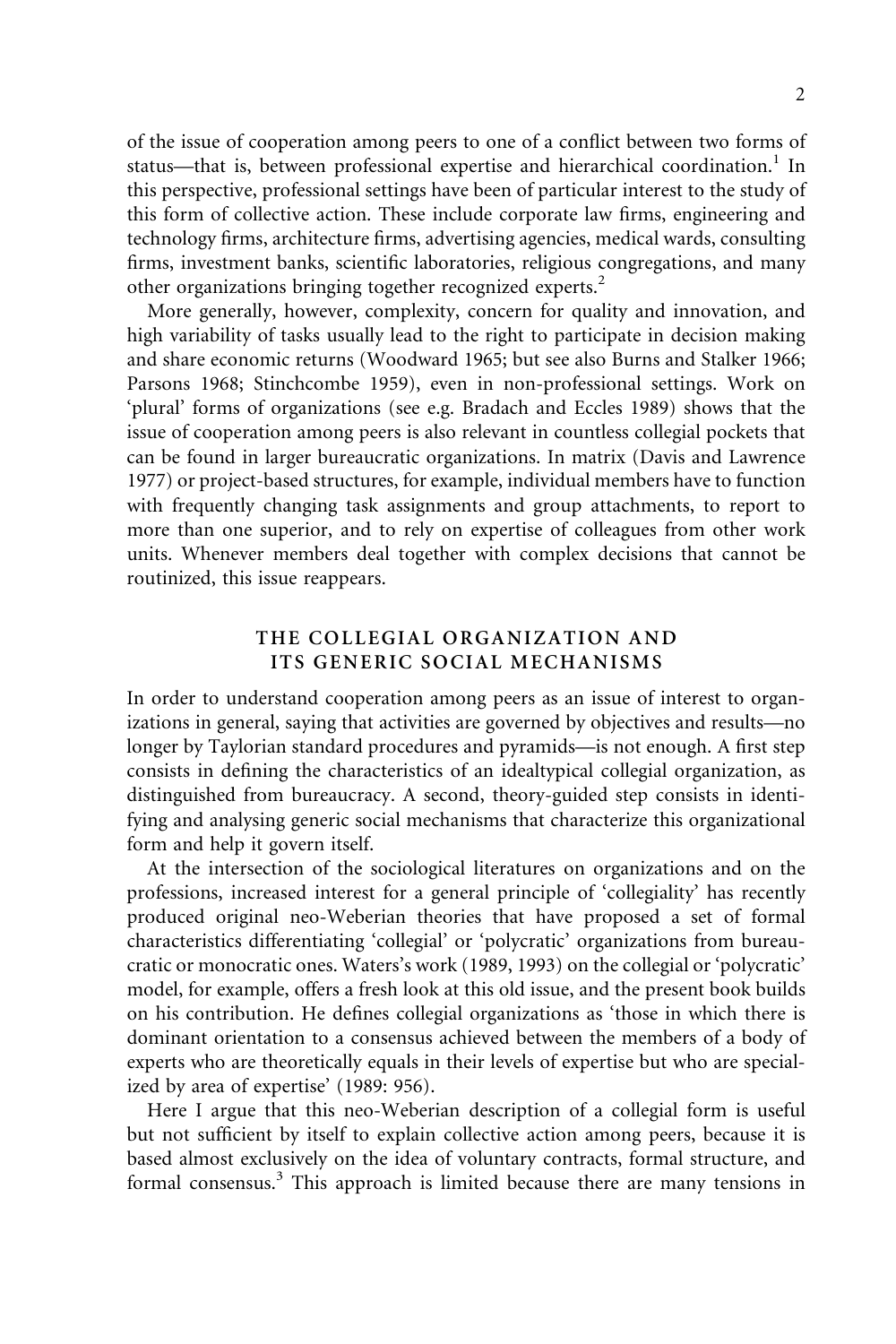the collegium, and there are obvious conflicts between the individual and the collective interest, for which it does not account. What is missing in this approach is a deeper understanding of the social processes that help collegial organizations solve typical problems of collective action and cooperation. In my view, a combined neo-Weberian and structural approach is needed for that purpose. This approach provides a deeper view of how such collegial organizations operate, a more realistic picture of the 'collegial phenomenon'—an expression echoing Michel Crozier's Bureaucratic Phenomenon (1963). It often questions pervasive discourse on idealized collegiality among peers. As in model approaches such as Crozier's or Peter Blau's (1964), our approach to this phenomenon is based primarily on understanding power in such collective actors. Power is defined as the ability of individuals or groups in the organization to impose their will on others as a result of resource dependencies. In the case of collective action among peers, however, such dependencies are often less permanent and more complex than in bureaucracies. Power is shared, then aggregated upwards to be exercised simultaneously by several positions in a `polycratic' system. There are also norms concerning this exercise, especially for legitimization of inequality and justification of acceptance of inequality.

In effect, what does a 'structural' approach mean? The term structural refers to regularities observed in multiple and informal relationships between members for example, strongly personalized co-workers' ties, or advice ties, or even friendship ties. Such ties provide access to key production-related resources such as co-workers' goodwill or advice, or to resources that are not directly connected with the production process, such as friendship. In an organization, stable and durable relationships represent multilateral resource interdependencies. They aggregate and combine into an informal pattern of ties that is called `structure' because it captures many kinds of opportunities and constraints for members in their attempts to manage such resources. It is important to note that, in the Weberian tradition, these social and informal relationships have long been considered by the bureaucratic model as particularistic obstacles to efficient collective action (Perrow 1986). In the collegial model, however, some of these durable relationships become the basis of a social discipline that helps members cooperate and exchange, monitor, pressure, and sanction each other, and negotiate precarious values. Without such an approach of resource interdependencies and social relationships, it is difficult to understand generic social mechanisms (Hedström and Swedberg 1998a) that characterize any form of collective action, particularly among rival partners (Bourricaud 1961).

For any sociological theory of collective action, such generic social mechanisms necessarily include, first, an exchange system of multiple social resources; secondly, a control regime; and, thirdly, a process of (re)negotiation of rules and underlying precarious values. They are part of what Crozier and Friedberg (1977) would call the 'concrete action system' of any type of organization.<sup>4</sup> As shown by Granovetter (1985), specifying such mechanisms goes beyond statements of `embeddedness' seeking to prove the economic efficiency of social ties. The specific mechanisms that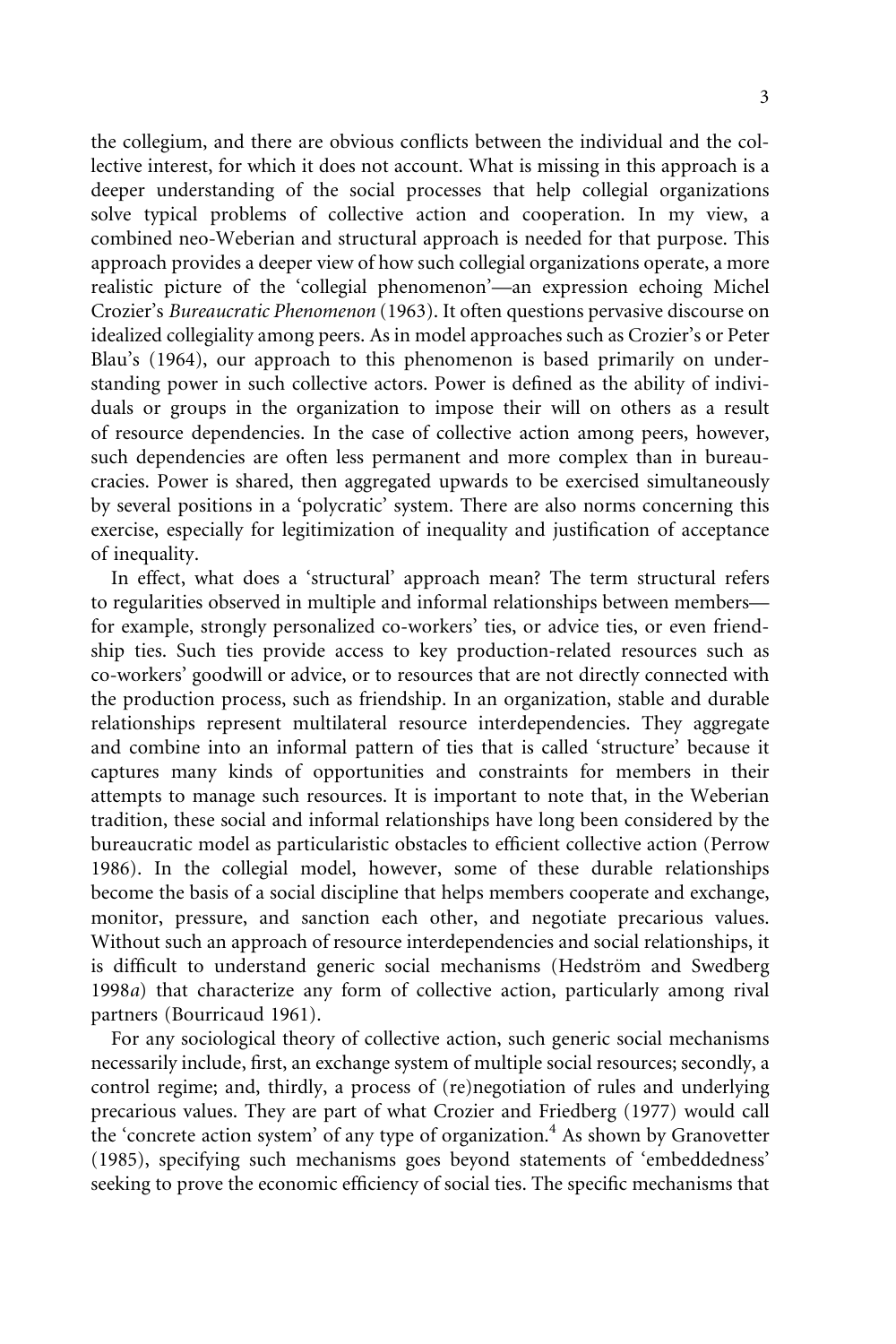help flat or collegial organizations operate are not necessarily comparable to that of more bureaucratic and pyramidal organizations, because they are based on the specificity of resource interdependencies that characterize complex relationships between formally equal partners. Sketching this system for collegial organizations (or for collegial pockets in bureaucratic organizations) will, therefore, require specific methods that are able to look into complex resource interdependencies. Methods such as network analysis both strengthen sociologists in their theories and allow them to look at economic activity from this original perspective.

Thanks to such generic social mechanisms, flat organizations can achieve results that many economic theories did not think they could: for example, help members participate in collective action when they are expected to free-ride; coordinate the activities of interdependent entrepreneurs when they are expected to ignore each other as competitors; monitor and sanction deviant peers back to good conduct; stabilize policy making or change the rules of the game when promises from the past are difficult or impossible to keep. Specifically, analyses will show that they are highly functional in addressing—among others—such problems as enhancing economic performance and quality control (Chapter 4); cultivating and mitigating status competition (Chapter 5); and integrating the firm by preventing easy defection by teams (Chapter 6). It is by focusing on such mechanisms of social organization (sometimes called self-organization) and by approaching the issue of collective action among peers from a structural perspective that this book adds value in research on collective action among peers.

### A BROADLY CONCEIVED STRUCTURAL APPROACH

What does the expression `combined neo-Weberian and structural approach to cooperation among peers' mean? How exactly does it help in reasoning about collegial organizations? This approach is broadly conceived as having the five following characteristics.

The first is that it combines an understanding of the interests of actors themselves with that of their organization as a whole, thus bridging the levels of individual and collective action. It does so both by looking at the organization as a small political community and by using information on relationships between members as information on their resource interdependencies and derived power relationships. In effect, in organized settings, participation in collective action—for example, team production, regulatory activity, or enforcement of previous agreements—requires cooperation with others. This cooperation is expressed through routine interactions that allow transfers or exchanges of various kinds of resources. Examples for such resources include information, co-workers' goodwill, advice, sometimes moral or emotional support, and many other means that serve individual and collective ends. Particularly in collegial organizations, all members have some resources that are important to others; therefore, they all have, although to various degrees, some power. These interdependencies are the product of a formal division of work and of informal exchanges and circulation of all sorts of production-related resources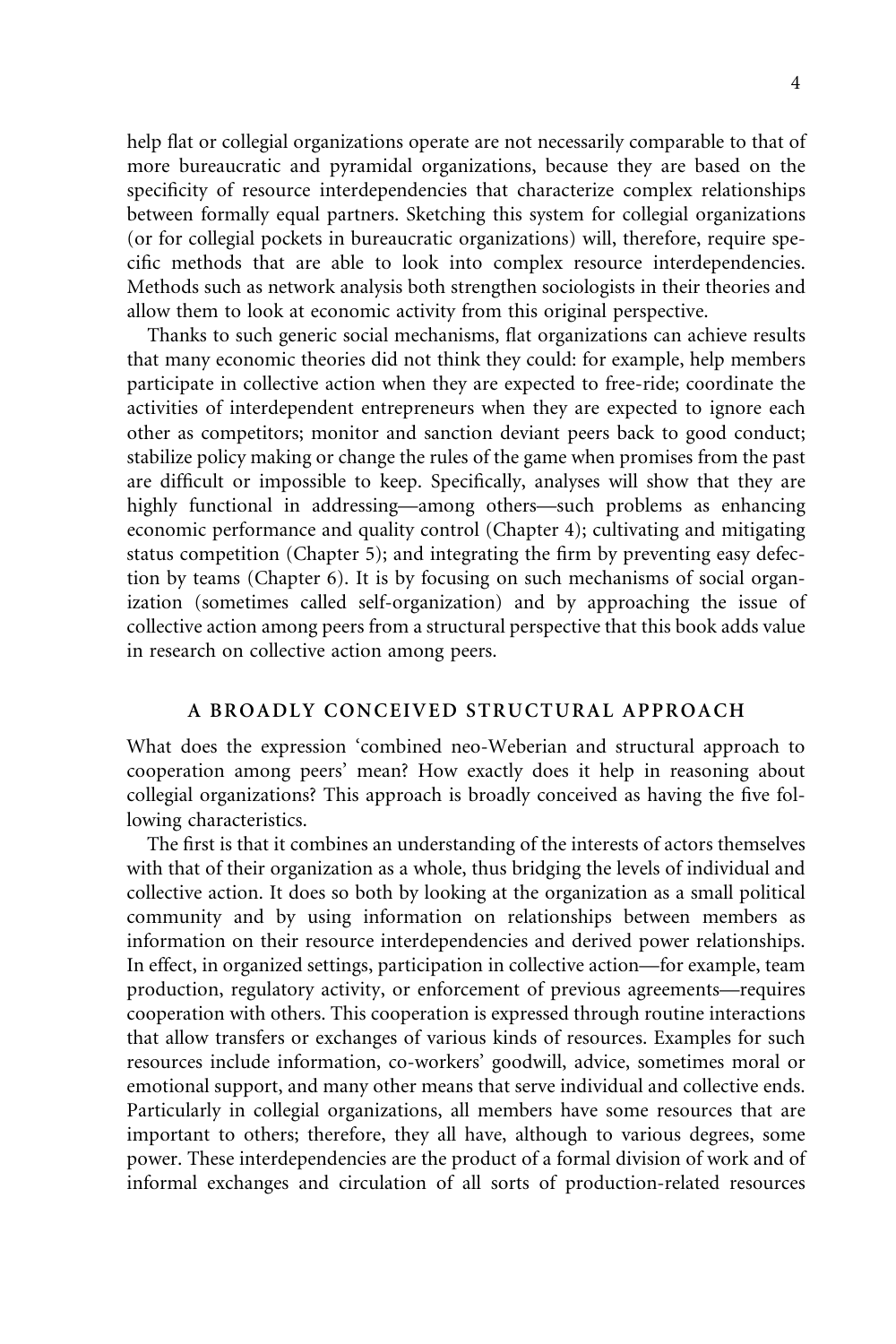through social ties. Together with formal dimensions of structure, they aggregate to form an opportunity structure that constrains members' choices in access to resources. In that respect, structural analysis is compatible with what Crozier (1963; Crozier and Friedberg 1977) calls `strategic' analysis. Indeed, the former presupposes the latter and offers sophisticated measurements of resource interdependencies, status, and power. This means that, along with the analysis of structural determinants of action, one must draw on a perspective that allows for some individual freedom of choice and provide behavioural assumptions that include some kind of strategic rationality.

The second characteristic of this broadly conceived structural approach, one that separates it from earlier and narrower forms of structuralism, is its capacity to look jointly at economic and symbolic activities. Saying that actors use their resource interdependencies as a source of power presupposes a form of rationality that includes cost-benefit calculations, but also symbolic activity such as appropriateness judgements (based on previous investments in relationships, recognition of identities, identifications in reference groups, and the use of various forms of authority arguments) allowing individuals to politicize their exchanges and controls. For example, volatile, intangible, or immaterial resources, such as knowledge, cannot be accumulated, bartered, and shared outside such identity politics and boundary management (Blau 1964; Lazega 1992a, 1999b).<sup>5</sup> Opportunity structures do not explain behaviour mechanically: actors do not always perceive a course of action as an opportunity. They often make choices of courses of action based on symbolic or normative criteria, to meet others' expectations. They politicize exchanges not only to reduce costs, but to maintain shared principles that they think will help them.

Note that, in this perspective, power is not purely formal and unidimensional. It is not reduced to a phone call from the White House. If actors politicize their exchanges and controls, they must be assumed to have a trained capacity to perceive relationships among others (and underlying resource interdependencies) and to manipulate these relationships. Social relations and the resources that they concentrate do matter for power among peers. This also means that collegial is not a synonym for congenial and nice. Partners can manage their interdependencies in informal but truly Machiavellian ways. Status competition among peers can be all the more ferocious, as it is heavily personalized. Collegial committees can be as brutal as autocrats when they vote like lynch mobs.

Actors' politicization has two combined but potentially conflicting dimensions: niche seeking and status competition, both based on selections of or investments in relationships. A member's social niche can be defined as a relational context, or subset of other members in the organization, with whom this member commits him/herself to exchange many different types of resources at a relatively lower cost, an advantage that can be called bounded solidarity<sup>6</sup> (for the complete definition, see Chapter 1). As seen above, in spite of professional ideologies picturing them as independent entrepreneurs (`their own men/women'), individual professionals are strategic and inter-dependent entrepreneurs who need access to production-related resources. Politicization is manifest in the selection of these exchange partners. It is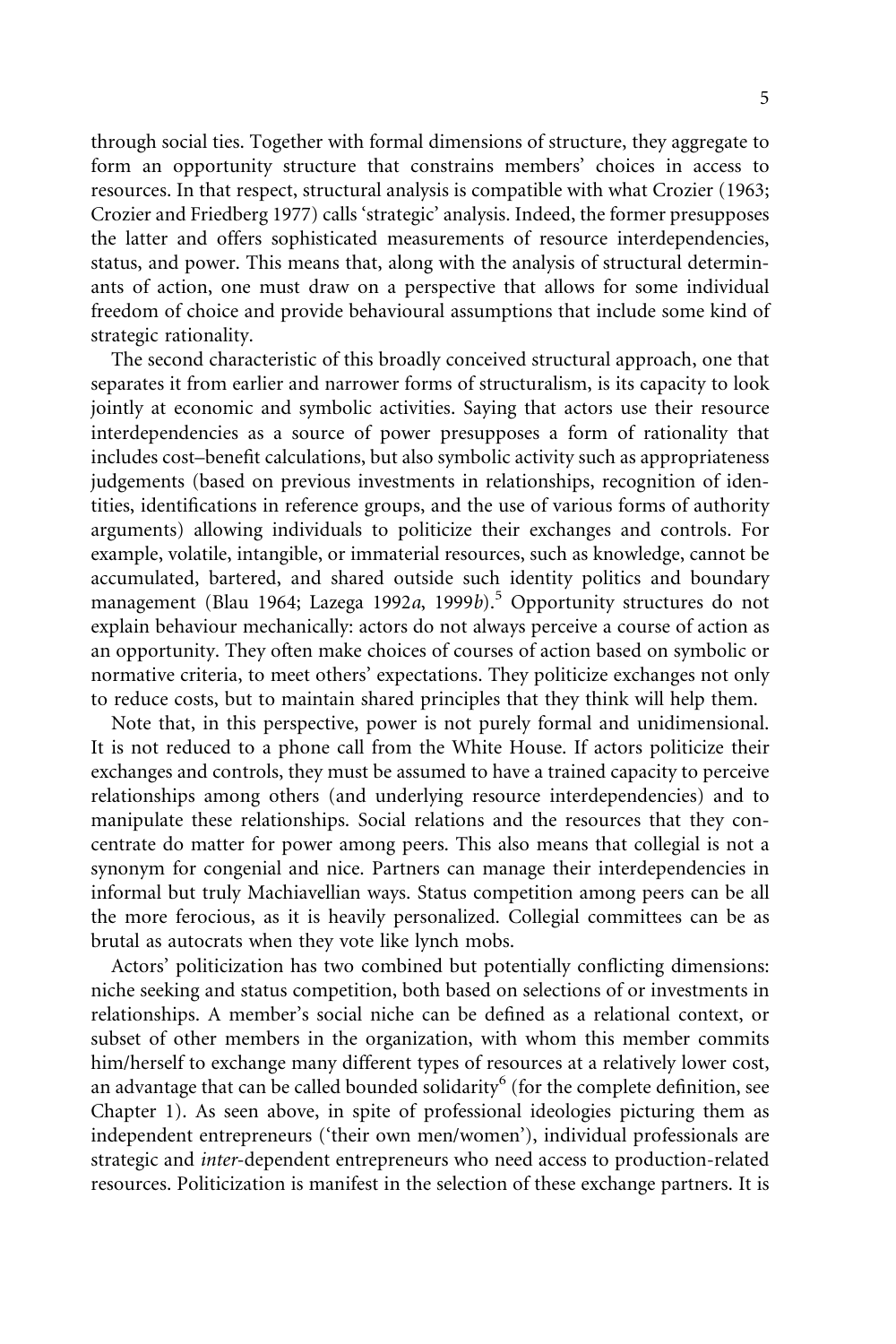rational because members try to build or join such multifunctional production contexts as if they were stable quasi-groups in which these resources are more easily available to them than outside these quasi-groups.

Politicization of exchanges means that selection of partners is based on particularistic identification to others (intuitions about how one's long-term interests are compatible with that of others within a group identified by specific characteristics and similarities, and therefore by a form of bounded solidarity). Niche building or seeking is strategic, but, once built, niches have the advantage of allowing partial suspension of calculating behaviour. Indeed, they are built for that purpose, and thus allow multiplex barters of resources without general equivalent (Blau 1964). The word 'multiplex' qualifies a rich relationship between two persons. It refers to the fact that the two persons have a relationship in which they can transfer and exchange multiple types of resources (Wasserman and Faust 1994). For example, two partners have a multiplex relationship because they are co-workers on many cases, because they also seek each other for advice in difficult professional situations, and finally because they also have social activities outside work together. Analytically, this means that specific local substructures compounding several types of social ties must crystallize for members to be able to cooperate on an ongoing basis in the context of wider collective actors such as organizations.

This solidarity is bounded by identity politics (We-versus-Them reasoning) playing strategically with multiple memberships and hierarchies of allegiances. In short, members must, therefore, be characterized by a strategic and symbolic rationality, by a long-term view enabling them both to value the ideology of autonomous action (Freidson 1975, 1999; Sciulli 1986; Waters 1989) and to create various forms of bounded solidarity with potential competitors (thus conditionally suspending their strategic behaviour). This politicization, however, can also lead to any forms of social discrimination that come attached to barter.

As strategic and interdependent entrepreneurs, these individuals also compete for status—that is, they try to concentrate resources in their own individual hands so as to benefit from a position of strength when negotiating terms of exchange (that is, bartering) within and outside their quasi-groups (Blau 1964). In sociological theory, status summarizes members' contributions to the collective, their recognition, and a specific form of authority derived from this recognition. However, formally and informally, there are many forms of status, because there are many ways of contributing to the collective. The official member, the most competent, the most popular, the most committed—all these have some sort of status, and participate in the coordination of collective action. One important aspect of status is that members back it by concentrating resources accumulated within niches and beyond niches, in the wider context of the organization. Without this concentration, status remains purely formal; it does not mean a true power to influence either decisions made in the collegium, or terms of exchange with others.

These assumptions about members' strategic rationality lead to a third characteristic of a broadly conceived structural approach. As mentioned above, it bridges the individual and collective levels of action by thinking in terms of multilevel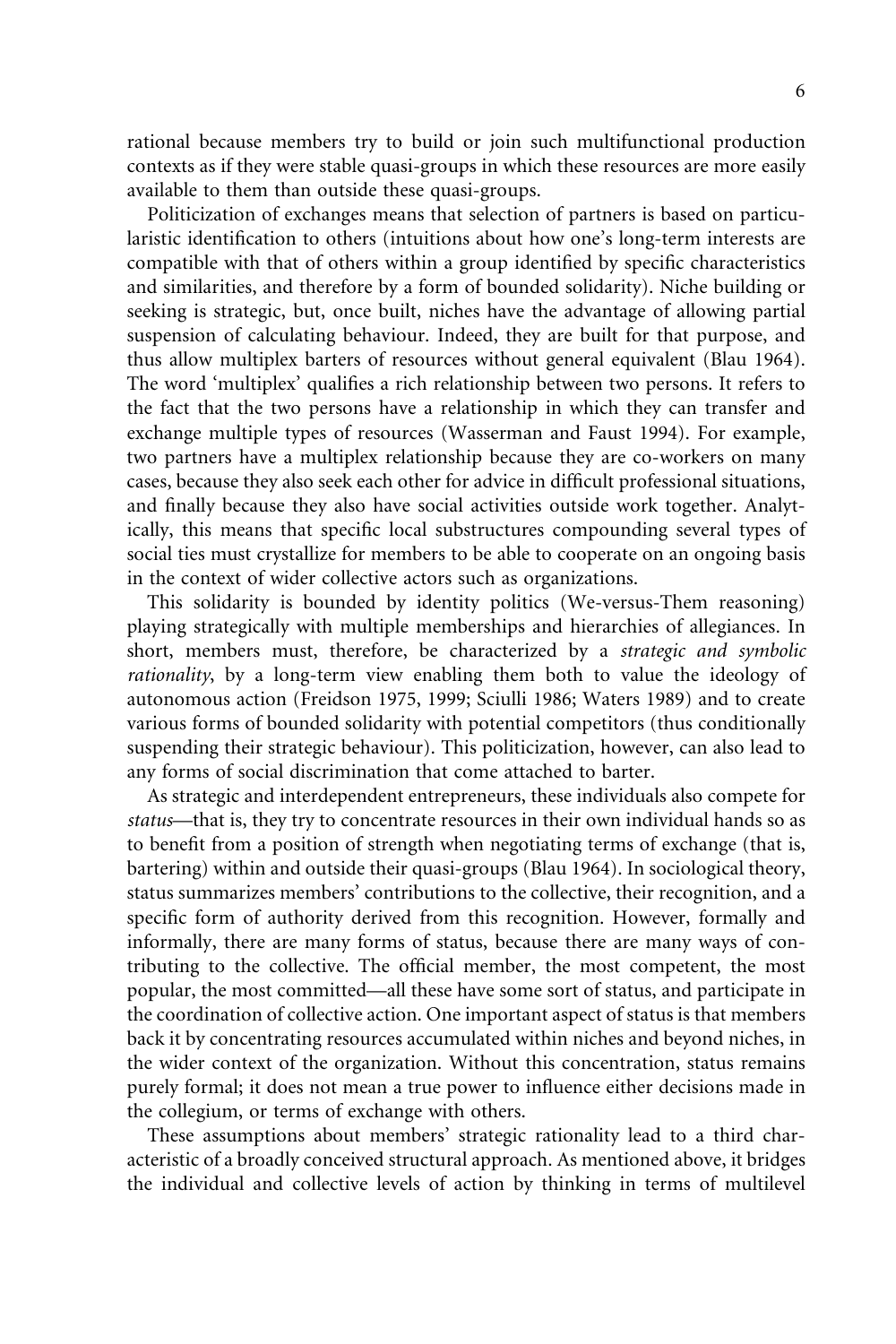social mechanisms. Examples of such mechanisms provided in this book include generalized exchange (a form of bounded solidarity based on the existence of cycles of indirect reciprocity among selected colleagues), lateral control (a form of early monitoring and sanctioning of deviant conduct that both spreads and concentrates the costs of control), and regulatory change (a form of 'constitutional' redefinition of the rules of the game that is driven by members with multiple forms of status). Multilevel theories—for example, a combination of rational choice and structural analysis (e.g. Blau 1964; Boudon 1981; Burt 1982; Coleman 1990; Crozier and Friedberg 1977; Hechter 1987; Hedström and Swedberg 1998b; Lindenberg 1995; Wippler and Lindenberg 1987), have been available for a long time. For example, purposeful individual action produces unexpected effects at the structural level. However, this combination is rarely focused on explaining stable collective action, or participation in cooperation, and actual empirical work bridging the levels of analysis is scarce. Improving on early approaches, a broadly conceived structural approach identifies the social mechanisms that are derived from, and fuelled by, members' strategic and symbolic rationality (that is, from relational investments, niche building/seeking and status competition).

In effect, niche seeking and status competition represent two rational dimensions of individual politicized behaviour that create some compatibility between the interests of the individual and that of the firm as a whole, micro through macro. For the individual partner, a social niche provides access to multiple resources at a lower relative cost; status provides an advantage in the negotiations of terms of exchange for these resources. As will be shown below, social niches are useful to the organization—for example, because they make a form of solidarity possible for individualistic entrepreneurs; once this solidarity has been introduced, social niches constrain their members into increased performance and contribution; they allow knowledge sharing and thus an unobtrusive form of quality control; they also lower the costs of pressuring deviant partners back to good order. Status competition is also useful for the firm as a whole. It drives and controls brainstorming in the search for innovative solutions to complex problems; it produces different forms of power that can be divided among different partners so as to reach a form of balance of powers; it creates an oligarchy that can be helpful in maintaining a form of normative order, preventing endless discussions of precarious values.

Niche seeking and status competition, however, also represent risks for the firm. Niches can be perceived as factions. They represent an increased risk of the defection of entire subgroups to other firms. This study shows that, nevertheless, the balance of powers reached by status competition can contribute to the prevention of such `teaming up and out', and thus to the integration of the organization in spite of many centrifugal forces. Status competition also can get out of control and create a problem of 'too many chefs'. In turn, niches help reduce this risk by providing incentives for mitigation of conflicts and methods for exercising restraint. Niche seeking thus helps solve problems raised by status competition, and the other way around.

The fourth characteristic of a broadly conceived structural approach is its use of network analysis as a method for looking at these social mechanisms, at their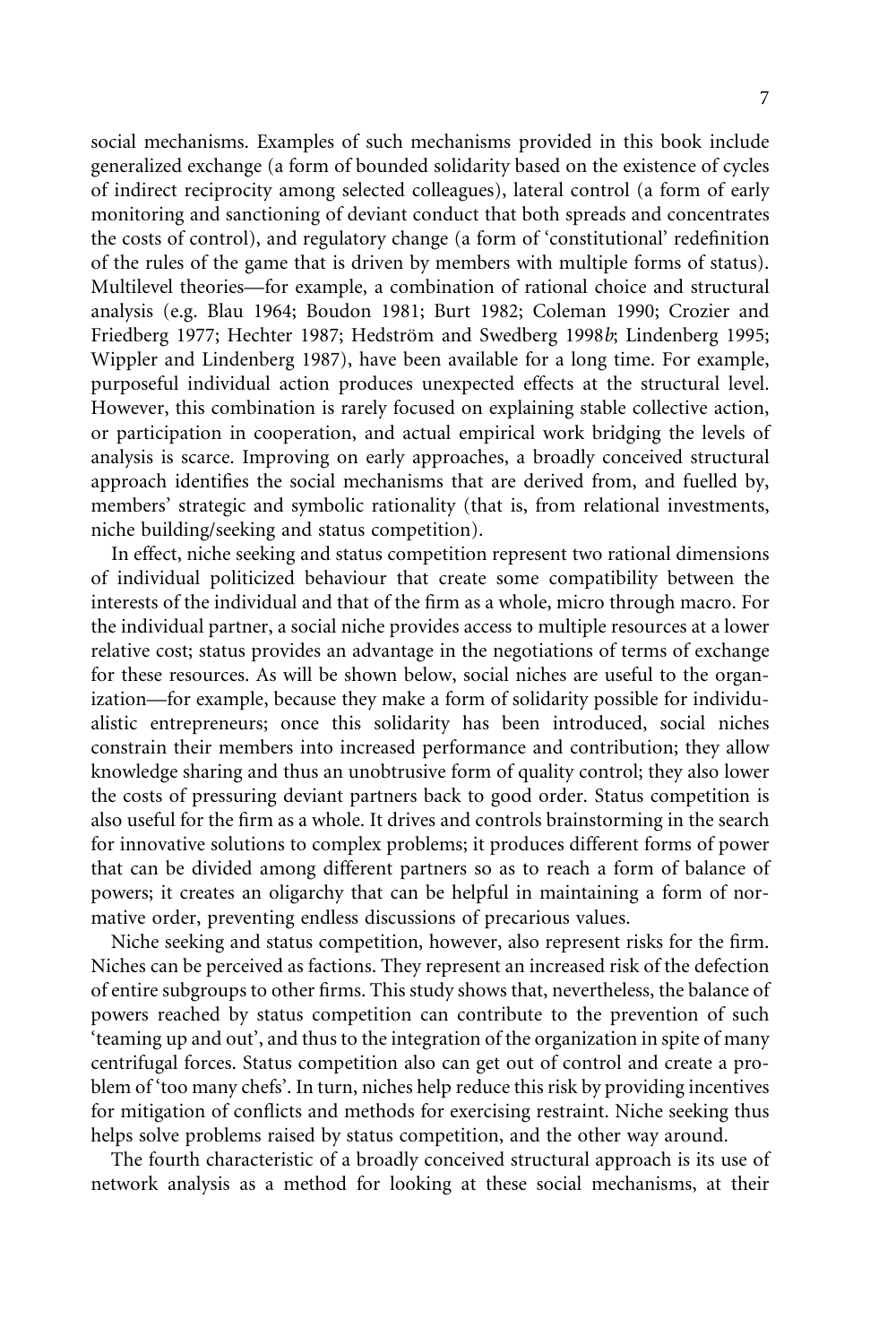consequences, at the ways in which niche seeking and status competition are combined. As suggested by the above definition of multiplexity, power among peers and durable collegial cooperation are not understandable without complex social relationships as components of such processes. Network analysis is particularly well suited here, because it analyses systematically the ways in which members politicize their exchanges and controls—that is, the ways in which members select their partners when they transfer and exchange many types of production-related resources, and resulting interdependencies.

In particular, an accent on multiplexity of relationships between members guarantees a more precise understanding of interdependencies and power among economic actors participating in collective action, and therefore of the related social mechanisms themselves. Analytically, this is equivalent to saying that specific, recurrent, local (uniplex and multiplex) substructures of social ties must be identified to understand how members can cooperate and exchange on an ongoing basis in the context of wider and politicized collective actors such as organizations. As will be shown in the case study, such substructural patterns of uniplex or multiplex ties are the building blocks of social mechanisms solving problems of individual action (for instance, by reducing individual transaction costs, thus improving chances of getting ahead) and coordination (for example, by simultaneously cultivating and mitigating status competition, thus solving a 'too-many-chefs' problem).

In addition, the methods of network analysis are particularly well suited to account for the existence of social niches and various forms of status at the level of the organization. Niches are defined as dense subsets of members that combine both cohesion and profile similarity (that is, approximated structural equivalence)  $vis-\hat{a}-vis$  the other members of the organization. Various forms of centrality in different networks can be used as indicators of status and power. Combined with specific centrality and constraint measures, profile similarity sometimes helps to detect much more competitive—if not opportunistic—behaviour. For example, members of the firm who are not part of one's niche are considered to be colleagues that can be played off against each other and exploited in the oligarchic status competition process (Burt 1982, 1992).<sup>7</sup>

Finally, the fifth characteristic of a broadly conceived structural theory is its account of collective actors' built-in dependence on cultural—that is, normative processes. Saying that status provides a position of strength to define terms of exchanges is equivalent to saying that it helps define the values, norms, and rules from which such terms are derived. In early structural sociology, the conceptual relationship between relational structures, on the one hand, and norms and values, on the other hand, has been elusive. In narrow structural approaches, resource interdependencies, more than norms, are considered the only principle of social order (Brint 1992; DiMaggio 1992). My approach, however, aligns itself with a more institutional perspective.<sup>8</sup> In particular, to explain social change or stability, it emphasizes the interpenetration of the interactional and normative realms. For example, contracts and politicized social mechanisms sustaining their enforcement are not sufficient to maintain cohesion and solidarity in a social group, especially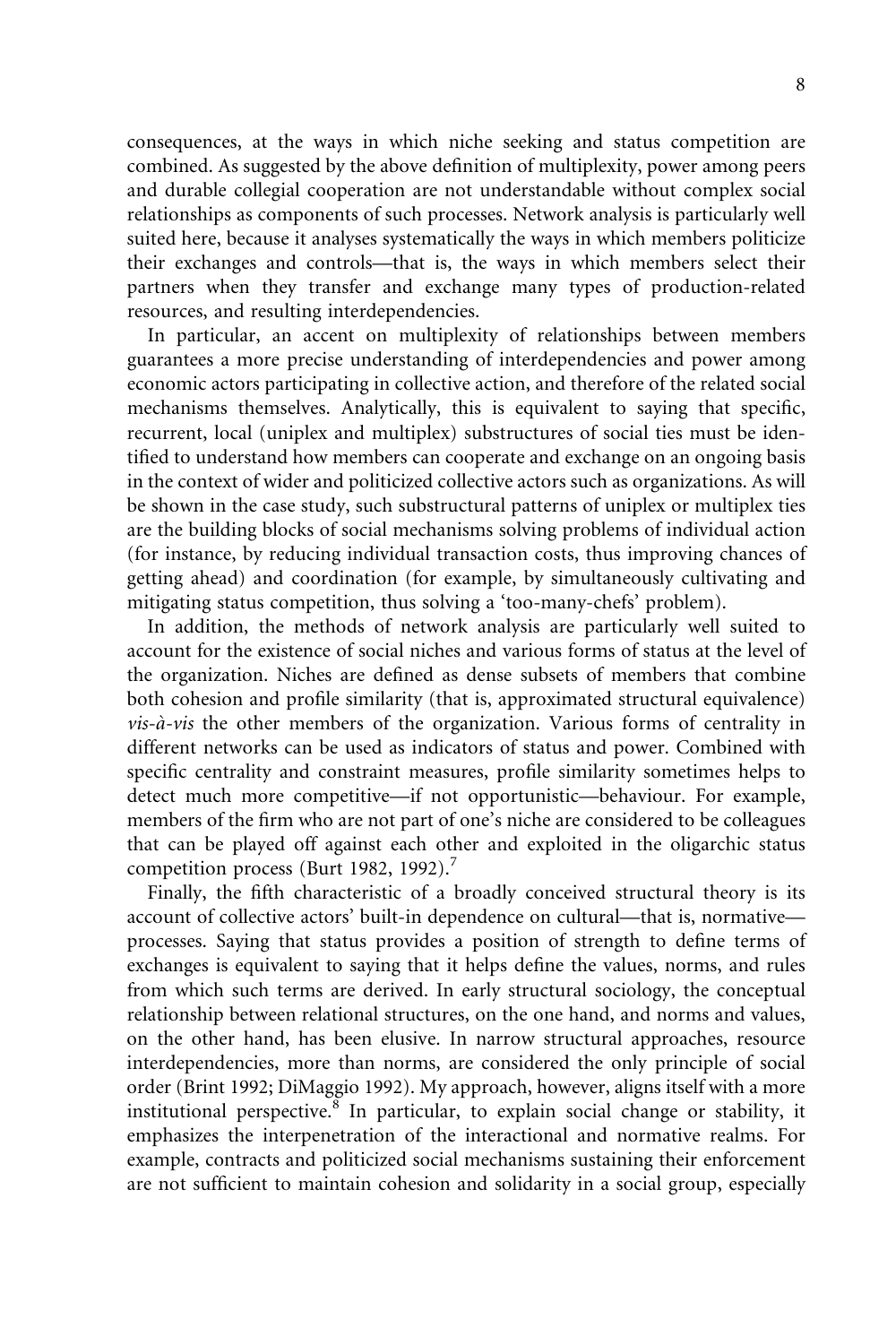when structural constraints are multiple and sometimes contradictory. Members need to learn and interiorize, or at least to commit themselves to, a system of rules and underlying norms and values that contribute to make these contracts meaningful and enforceable. Even if constraints, opportunities, and resource dependencies are viewed as having a more pronounced effect on human behaviour than do cultural norms, the latter do not disappear as a necessary ingredient of collective action. This is particularly the case in collegial organizations, where all partners have regulatory interests and rights, and are confronted with issues that require principled and long-term choices between policy options.

Institutional theories of action have long stressed organizational values, norms, and rules as restraints on grabbing economic behaviour and brutal exercise of power. Such values are debated, contested, and permanently redefined by members. Organizations change in part because they can redefine their formal and informal rules (Reynaud 1989). This institutional level of organization was explicitly formulated by many sociologists (Merton 1957; Parsons 1956a) and by studies of political or micro-political efforts to change the rules by competing interests. Such efforts may or may not be successful, and social arrangements are often stable enough to hide such underlying contests. Structural analysis can help to identify them.

Here, two notions combine a structural and an institutional perspective: Selznick's idea (1957) of precarious values and the notion of `multi-status oligarchs'. In his institutional conception of the regulatory process, Selznick illustrates the entanglement of structure and culture with the concept of precarious value. A value is precarious because it is always in danger of losing its flag carriers and representatives—that is, the active support by organized interest groups and elites that help preserve it as a candidate for top priority on the list of all competing values. This connection between structure and culture is useful, because any regulatory process is a form of change that involves broken promises in the redistribution of resources (Reynaud and Reynaud 1996). When the rules of the game are changed, some parties come out as losing resources and others as winning resources compared to the previous distribution. This is why, in organizations, regulatory changes need the support of members with both power and legitimacy to push for changes. Specific members, those with multiple and loosely connected forms of status, are the key in such changes, because they can use such dependencies and legitimacy in the regulatory process.

Such an approach is also not incompatible with our earlier rational choice assumptions. In effect, just as they build or join social niches, members manage exchanges of resources using formal and informal rules. Classical institutional approaches to coordination in production have also insisted on the close links between instrumentally rational actions and normatively (or `axiologically') rational actions (Boudon 1998; Frey 1997). Values count for economic actors, not simply through moral virtue but through politicized negotiation of the terms of exchanges. In our view, culture and structure are therefore related in two ways at least. First, norms help create relationships that are necessary for generic social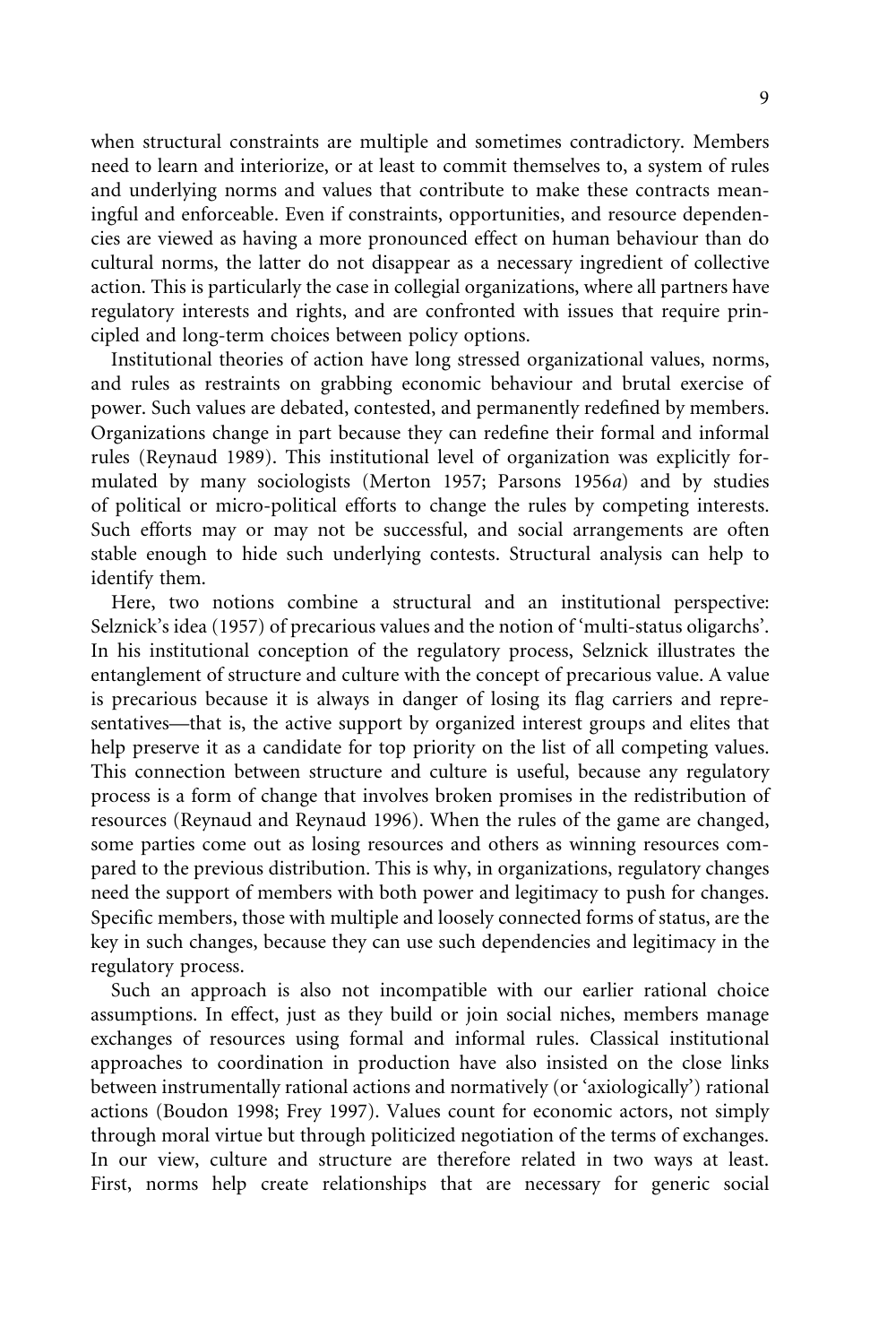mechanisms. Others are often chosen as exchange partners, bystanders, or third parties so as to conform to the rules. For example, convergent social expectations create lateral control intervention at the triadic level; they also create the role of multi-target lever (MTL) (see Chapter 7). Members may select exchange partners precisely among others whom they perceive as respecting the same rules of the game, as sharing the same values. Secondly, a relational structure matters in the changes of rules; since any such change means broken promises, it positions members whom I will call *multi-status oligarchs* in a favourable way to redefine priorities between precarious values and derived policy options. Indeed, regulatory changes need the support of members with several forms of status. These oligarchs must have the capacity to promote regulatory changes and deal with the negative effects of broken promises. When differences in power are not huge among members, this capacity often rests on sacrifice of resources by such multi-status oligarchs. As will be shown in Chapter 8, those who can afford to sacrifice resources while not losing power are people who have several inconsistent forms of status. Thanks to this inconsistency, or loose coupling, losing one form of status does not entail losing another.

Neither does this approach conflict with symbolic rationality. Beneath every kind of rule, there is a representation of the collective (a convention<sup>9</sup>), or strong reference group for which this rule makes sense (Strong and Dingwall 1985). The latter thus reaches a certain stability that helps economic actors coordinate production and distribution. This definition has strong normative extensions: it helps identify what to expect legitimately in terms of commitments and solidarity in exchanges of resources. Conventions thus include rules to which members refer to select partners for production-related exchanges.

This broadly conceived structural approach is necessary to understand durable cooperation among autonomous professionals, or collective action among peers. It should also make this enterprise of value to more general sociological theory.

#### **OUTLINE OF THE BOOK**

Chapter 1 offers the theoretical framework that combines the neo-Weberian and the broadly conceived structural approaches to provide a better understanding of this kind of rational actor and of social mechanisms driven by such behaviour. This framework expands on the view of peers presented above—that is, niche-seeking entrepreneurs carving out a place for themselves in the larger group by selecting relationships and by getting involved in various forms of status competition.

Partnerships are a good example of such collegial organizations, especially those in which social relationships and underlying resource interdependencies tend to be durable. In this book, I present this theory and describe these mechanisms, using as an example a network study of a specific collegial organization, a corporate law partnership in which partners—rational and calculating actors if ever there were any-locked themselves in a cooperative and long-term situation without much hierarchy and formal power differences to enforce their agreement. In such a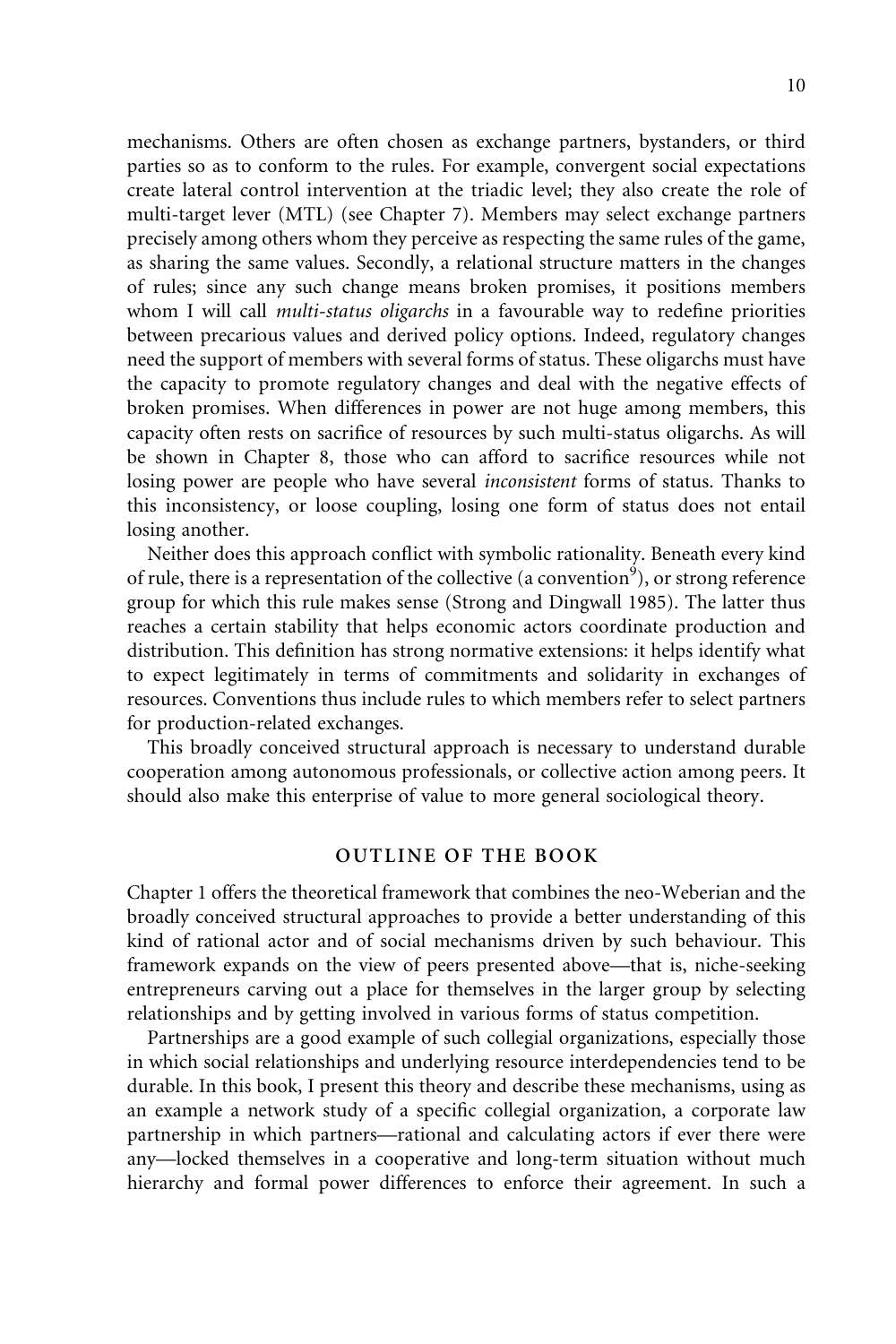context, peers are `interdependent entrepreneurs'. For centuries, partnership agreements as legal contracts have embodied various types of solidarity and mutual obligations among potentially rival business partners. However, very little has been written about cooperation in such organizations and their typical problems of collective action among peers. Partnerships in particular, and collegial, knowledgeintensive organizations in general, are complex social systems that need to find solutions to these typical problems.

This professional services firm is used as a site for testing propositions about how niche seeking and status competition combine to offer an original view of social mechanisms maintaining and using collective responsibility. This makes their firm interesting for someone asking fundamental questions raised by traditional sociology and using a broadly conceived structural approach. How do such durable relationships help maintain individual performance and quality output, deal with opportunistic free-riding, balance the powers of rainmakers and schedulers, and integrate a multi-city firm in spite of many centrifugal forces? This firm is examined using combined methods such as network analysis, ethnography of task forces performing legal work, and organizational analysis of internal politics in the firm.

The collegial form does not necessarily take the form of a partnership contract. Yet the processes going on in this firm, and therefore the whole case examined here, are paradigmatic for what happens in any collegial and knowledge-intensive environment bringing together interdependent entrepreneurs. In Chapter 2, I present the empirical research conducted to ground and test this approach to collegial organizations, using both quantitative and qualitative methods. I present the firm, called Spencer, Grace & Robbins (or SG&R, an alias) and a standard organizational analysis of its operations.<sup>10</sup> Like many experts, lawyers create, apply, or preserve knowledge (Flood 1987; Mann 1985; Nelson 1988; Starbuck 1992). As for any type of collective-action system, this firm is examined from the perspective of resource interdependencies connected to the production process (Crozier and Friedberg 1977). In particular, partners have adopted a compensation system (an equal sharing default rule) that helps (or forces) them to take a long-term view with regard to cooperation and solidarity. For example, they can only expel one of their own if there is near unanimity against him or her. These characteristics may be connected to the fact that they belong to a profession that is usually favoured with monopoly returns,<sup>11</sup> thus loosening the relationship between efficiency, performance, and survival in the market.

Chapter 3 uses the network data to present SG&R as an exchange system for various forms of resources, and members as (broadly conceived rational) status competitors managing and accumulating those resources needed to work and survive in this environment. The analysis of the ways in which these resources are bartered leads to the identification of social niches, informal entities that are shaped by individuals selecting exchange partners under the formal structure of the firm. The effects of differences in members' choices of exchange partners—such as level of hierarchical status (partner/associate), speciality (litigation/corporate), office membership, gender, and law school (Ivy League/non-Ivy League)-is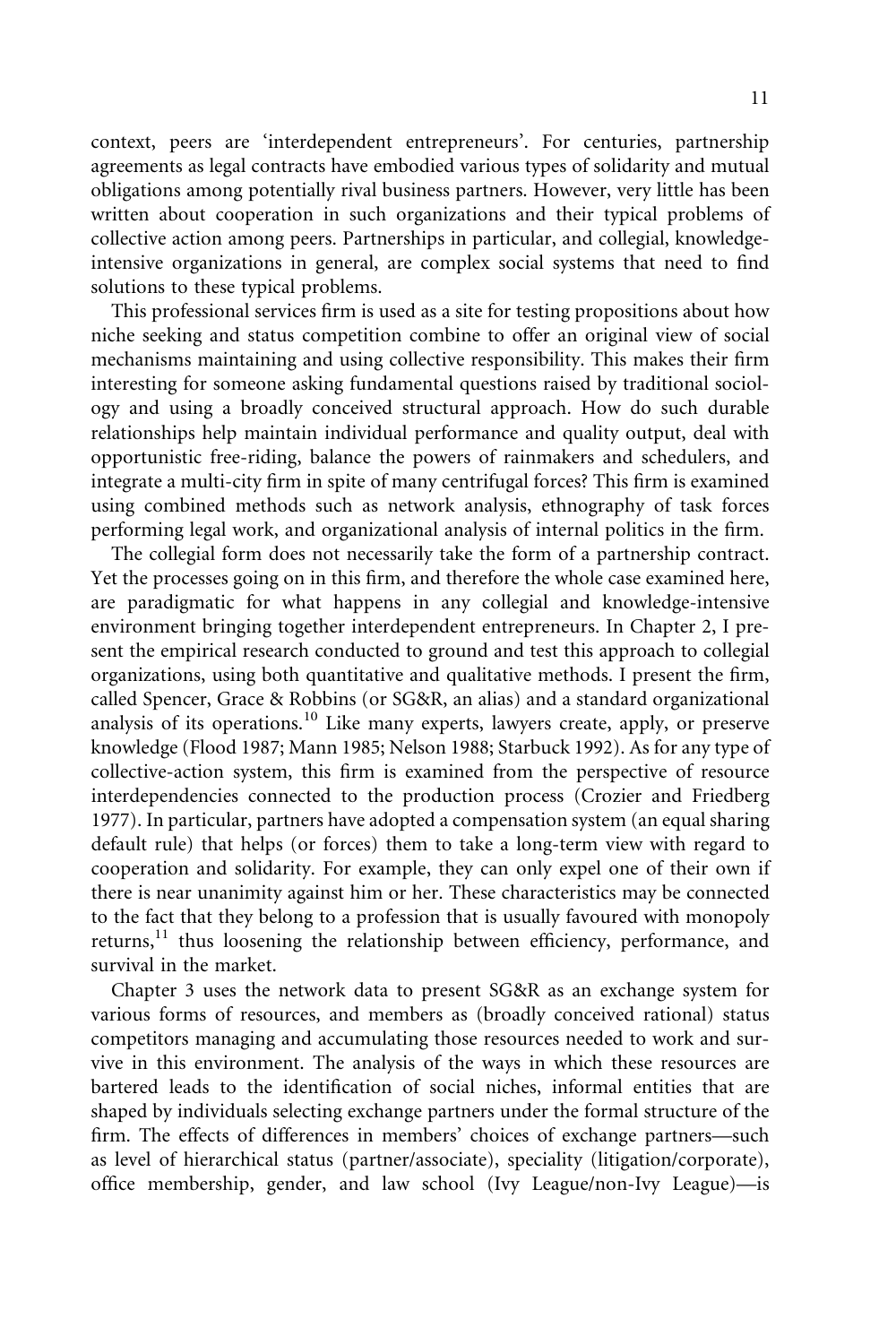examined to confirm the emergence of these niches. The existence of these entities is then used in the following chapters to provide insights into how collegial organizations find structural solutions to additional key problems: for example, motivating tenured partners, quality control, opportunism in the form of free-riding, and firm integration.

The existence of such niches is then confirmed statistically as is the existence of a generalized exchange system and bounded solidarity in the niches. Just as strong interpersonal relations are the key to the functioning of combat units (Shils and Janowitz 1948), so they are also the key to allowing task forces of peers to make decisions (Festinger et al. 1950). A realistic view of how a collegial organization operates is then derived from this structural analysis: the relational architecture of the firm (its exchange system) is described to show how SG&R's labour contracts are embedded in a multilevel social system without which the partnership agreement would not be enforceable.

Chapter 4 explains members' economic performance by combining the analysis of the co-workers' network and that of the firm's economic performance data to look at what sustains partners' productivity in a system with such enormous incentives to free-ride (that is, let others work). Using Burt's measurement (1992) of network constraint, I show that members' economic performance is positively correlated with the amount of pressure that their main co-workers (usually members of their social niche) put on them to work longer hours.

Chapter 4 also accounts for members' professional performance. With regard to quality control, I look at the problem of accumulation of knowledge and experience in the firm. Since members try to work in niches, they combine status competition (hierarchy) and knowledge management in various ways, depending on their experience of exchanges with specific co-workers. The consequence of the exchange system for the distribution of knowledge can be seen in the structure of the advice network. The firm's main resource—its expertise and creativity with regard to solving complex legal problems for corporations—is located not only in its mainframe computer, but in the structure of this network (in specific niches) and in specific members sought out for advice by many others. Main advisers—who have acquired a form of status that brings great deference within the firm—are identified. Rules related to the circulation of advice within the firm are extracted from the analysis, among which the most important is the seniority rule: one does not seek advice from people `below'. The niche system thus solves problems of quality control in an unobtrusive way, while at the same time creating inequalities and favouritism. The circulation of advice favours a few selected associates in their race towards partnership: through short cuts in the network, it provides them with access to very senior advisers. Overall, however, the social exchange system is again shown to be a productive form of corporate social capital: it helps members manage knowledge. But it is also shown to be a selection device because it allocates immaterial or intangible resources in an unequal way.

The solidarity that is provided to members through the generalized exchange system in social niches is fragile, and status competition is a threat to the existence of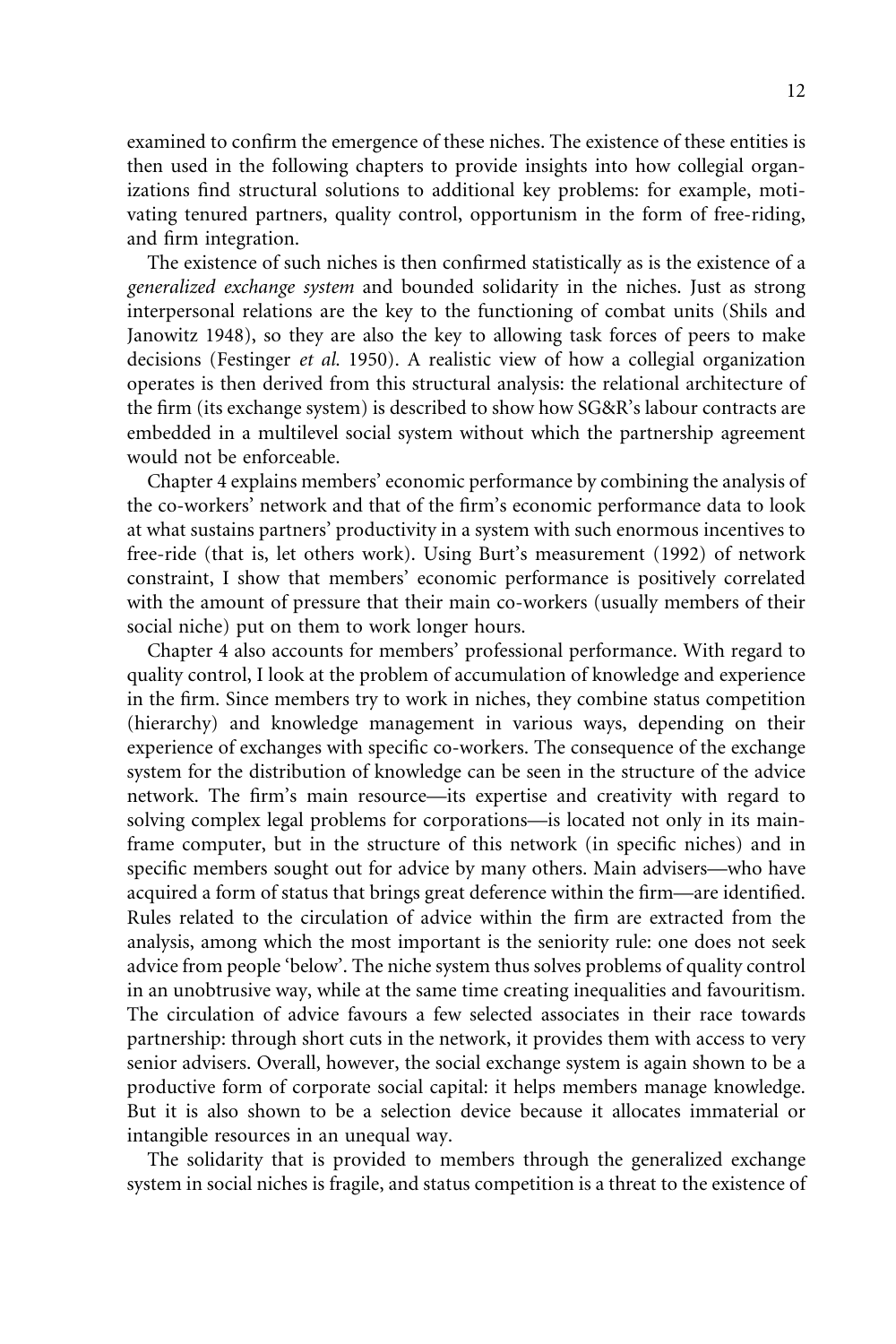such a positive social mechanism. Chapter 5 addresses the coexistence of niche seeking and status competition. It shows how multiplex social ties (co-work, advice, and friendship) within niches are used in such a context both to cultivate and to mitigate status competition among professional colleagues. As mentioned before, status competition can get out of hand; but social ties interlock to mitigate it in a process involving specific substructures of advice and friendship ties.

Beyond economic performance, quality control, and mitigation of status competition, the exchange system is also useful in maintaining a balance of powers and, consequently, firm integration—particularly in dealing with many centrifugal forces threatening the organization (for example, disputes about sharing profits, secession of rainmakers and their more or less permanent team to another firm, status competition in the work process, and disputes between subgroups representing different offices or specialities). Chapter 6 shows that members of this collegial organization have an interest in maintaining a stable oligarchy—that is, a subset of members with various forms of status. Oligarchs are often under pressure not to fight. They are all the more appreciated because they do not raise controversies, keep a low profile, and present their agreements as renegotiable. Multidimensionality of status is bound to come with processes that help the collegial organization maintain a balance of powers between these oligarchs. This is the case at SG&R, where economic and administrative powers are separate, informally but in a strong structural way. This allows two forms of solidarity and integration to coexist, one based on a `welfare system' of bureaucratic distribution of work, the other based on an informal and `clientelistic' distribution. Each form of solidarity (welfare, clientelistic) is made possible by members with different forms of status in the organizations (`minders', partners who mind the shop, and 'finders', partners who find new and lucrative clients) who are kept dependent upon each other. In many ways a collegial organization replaces an autocrat with a set of oligarchs who prevent each other from accumulating enough resources to be independent. Collegiality (thus called polycracy) presupposes the interdependency of oligarchs. Cohesion in the oligarchy is reached by a balance of powers and integration  $\dot{a}$  la Montesquieu. Maintaining heterogeneity and interdependence of forms of status is often the condition under which rivalry among oligarchs leads to equilibrium.

In Chapter 7, I look at SG&R as a control system (against opportunistic behaviour such as shirking) in which issues of cost of control are as central, if not more so, as in any form of collective action. A structural perspective also helps focus on the relationship between interdependencies and control of enforcement of decisions made by the collegium, as well as between status and control. This issue is of particular importance in formally egalitarian bodies in which practitioners are all nominal equals and interdependent. Free-rider problems quickly arise in such settings, because even a member who did not contribute effectively to the firm's revenues imposes a cost on the organization as a whole by reaping the benefits of membership (Olson 1965). As a consequence, monitoring and policing, especially early graduated sanctions, are considered to be particularly important for ensuring that members' individual commitment to contribute remains credible.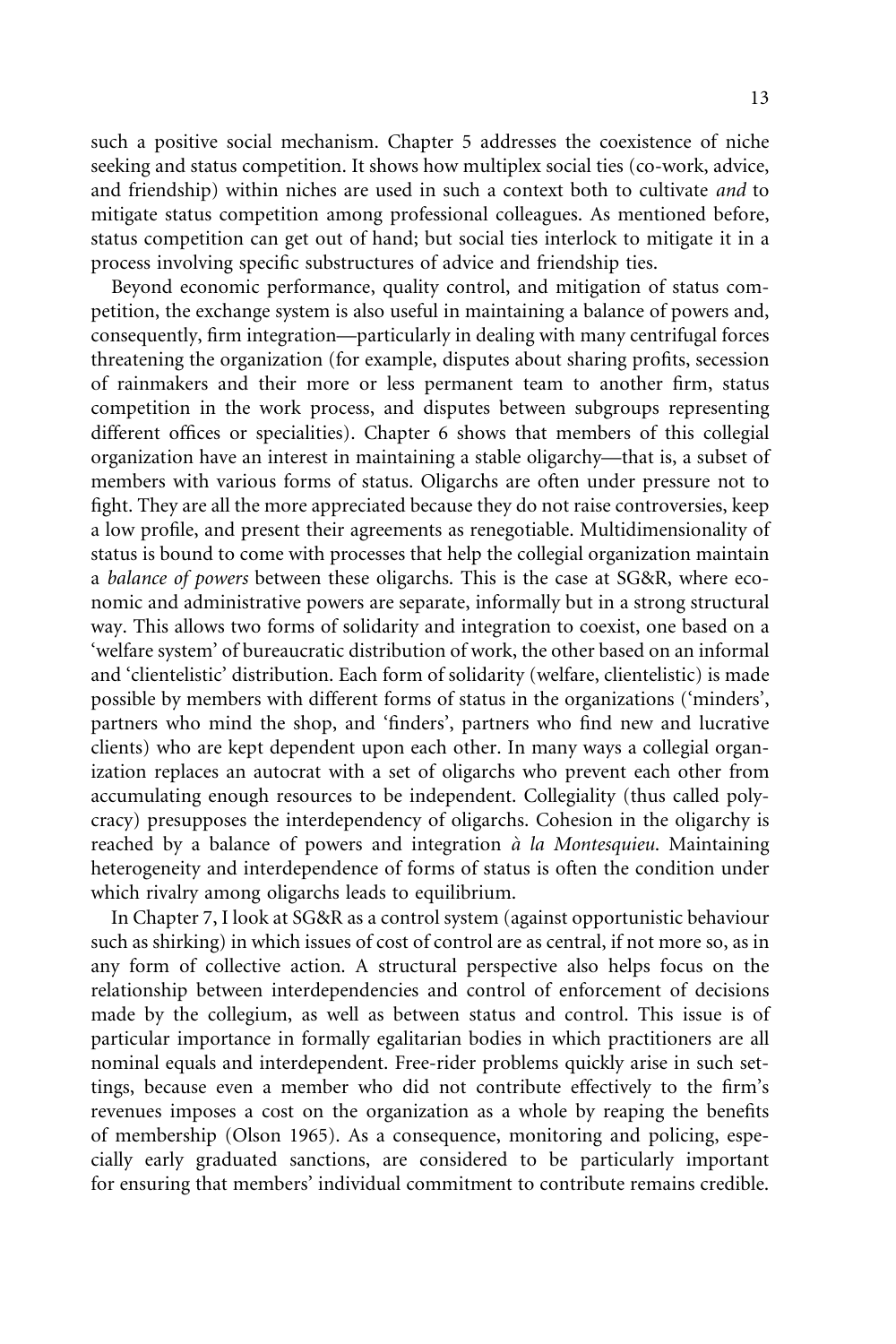A second-order free-rider problem arises as well—the problem of who will bear the costs of monitoring and enforcing previous agreements and collective responsibility among the formally equal members (Heckathorn 1989; Oliver 1980; Yamagishi 1986).

In such contexts—hierarchical control being relatively weak—there is reluctance, at an early stage, to use formal procedures against colleagues to overcome free-riding and maintain solidarity. Direct command or use of administrative hierarchy is not considered an appropriate means for exercising control, because professionals have many ways of neutralizing formal authority (Bosk 1979; Freidson 1975, 1986; Gouldner 1954.) In fact, early monitoring and sanctioning in collegial organizations also rely on specific forms of interdependencies in the exchanges of resources to protect overall prosperity against individual opportunism or parochial interests. An understanding of such relational constraints explains how members try to keep early monitoring costs low, and themselves motivated to carry on monitoring and sanctioning each other.

These constraints take the form of a *lateral control regime* that helps peers find an early solution to this second-order free-rider problem in formally egalitarian interdependent groups. I use the word 'lateral' to express two facts: first, that this way of exercising informal control is based on the use of third parties as sanctioners—that is, members acting as envoys of the firm in charge of pressuring deviant partners back to good conduct; and, secondly, that these third parties are not hierarchical superiors, but formally equal peers. Consideration of costs narrows the choices of sanctioners appointed by partners exercising early monitoring and sanctioning unobtrusively. In this regime, control costs are reduced for most members, because they play on each others' resource interdependencies. In effect, interdependencies between two partners produce, in the rest of the partnership, expectations that one of the two will intervene on behalf of the firm to curb potentially opportunistic behaviour displayed by the other partner in this dyad. These expectations are built and learned over time. They are also shown to converge and thus to create a constraining pattern of expectations with structural effects. The structure coming out of this convergence of expectations is thus both cultural and structural.

In this structure, however, fear of collusion between the sanctioners and the infractors are then shown to have an additional effect: they shift control costs to uncontroversial partners with a specific form of status—that of 'protectors of the common good'. This status helps them carry more weight with infractors and deal with the danger of preferential treatment reserved to partners too close to punish. Thanks to this social mechanism, individuals find it advantageous, credible, and safe to pursue contingent commitment to rule compliance and mutual control.

Finally, this structural approach also helps to clarify the regulatory process—that is, the redefinition of the rules of the game in such collective actors—by looking at their members' negotiation of precarious values underlying policy options. Chapter 8 looks at the last social mechanism, one that helps members to control this regulatory process in the firm. A broadly conceived structural approach to cooperation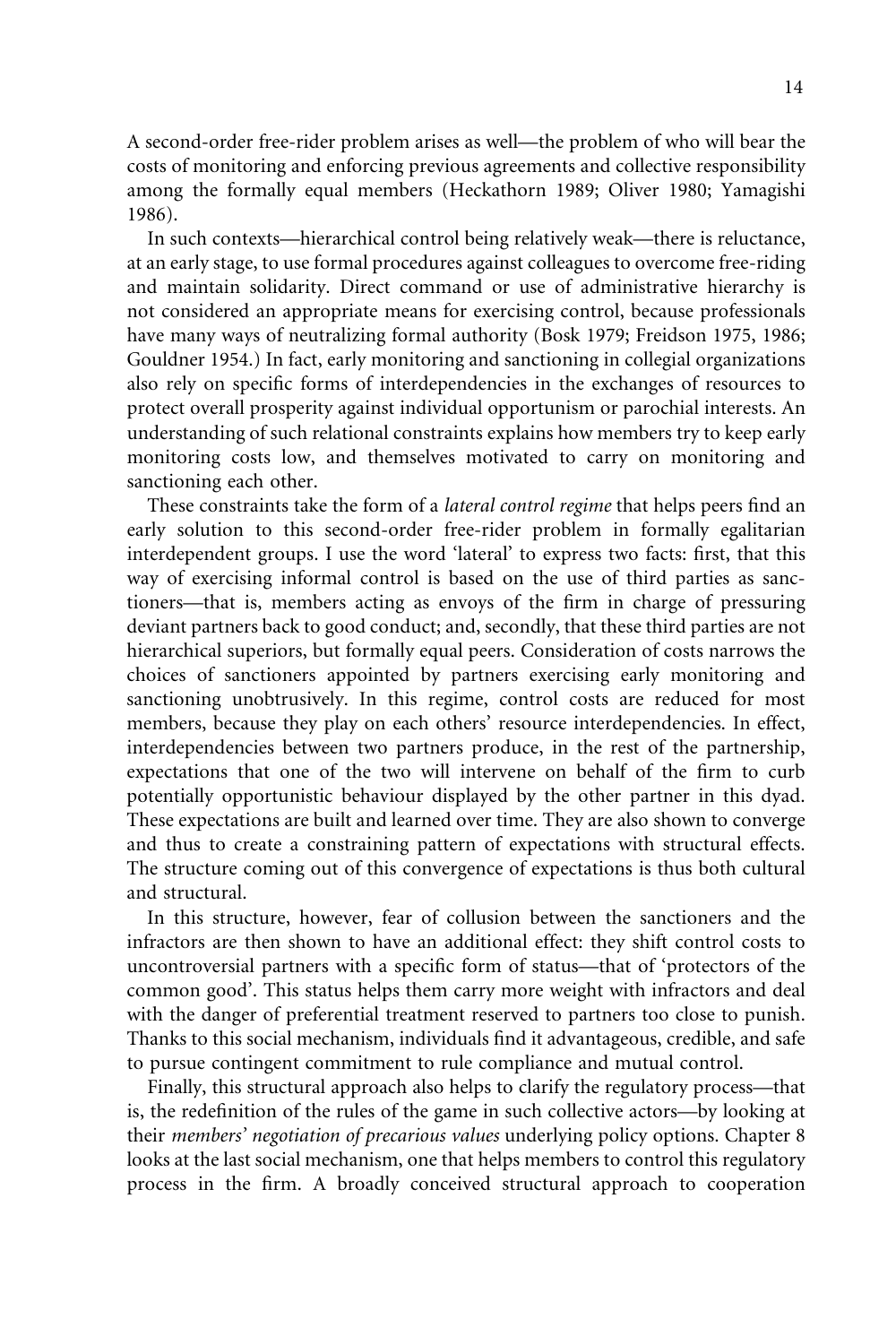provides insights into the relationship between interests and values, thus improving our understanding of the combined importance of relational structure and norms in collective action, particularly among peers. A precarious value (Selznick 1957) is one that is essential to the viability of the collectivity but in which most members may have no direct stake. Examples of precarious values include, in collegial organizations, hierarchical authority and professional ethical principles. Subunits fight for the particular values entrusted to them and may continually redefine them to assert their priority over potentially competing values. Client satisfaction, internal coordination, innovation and quality of professional knowledge, societal needs, and employee interests would not be defended or promoted if not represented by powerful subunits or members to which the values in question are paramount, and the organization as a whole would be the poorer (Simpson 1971).

This social mechanism helps collegial organizations solve the problem of endless deliberation about norms and values, and thus about firm management policies regarding issues such as work intake and assignment, compensation, marketing, and peer review. It makes use of the multidimensionality of status ahead of the deliberations themselves. Since members participate in regulatory activities as status competitors, the process is based on renegotiation of rules among multi-status members, or oligarchs. Oligarchs driving the regulatory process are shown to have several inconsistent forms of status. This helps them defend precarious values in ways that seem compatible with the common good, but also prevent certain legitimate values from being later defended forcefully by other members.

In effect, regulatory decisions are also made from within the organizational exchange system. The definition of rules is based on a selection of bi- or multi-status oligarchs who play a leadership role by defining priorities. Their selection brings into the deliberation only oligarchs who, because they have several inconsistent forms of status, are thus able to give priority to one of these forms without disqualifying the others. The negotiation of precarious values, or the emergence of a priority value, requires a cohesive core of multi-status oligarchs clearly identified with such values and in a position to defend their rank with their peers, if not to prescribe them to each other. In short, the debate about precarious values uses in a constraining way the heterogeneity of sources of status observed by the classics. Structure mediates between interests and values because oligarchs can promote some norms while downplaying the importance of others.

To sum up, flat organizations rely not only on an oligarchy but also on specific social mechanisms that produce certain forms of public good (public within the organization). Members' formal positions and property rights are not enough to guarantee the functioning of such organizations. Among these goods, I include a form of solidarity that comes across as a generalized exchange system, a lateral control regime, and a system stabilizing the renegotiation of rules. These are consistent with individual interests and management of resource interdependencies, but they are also the result of a form of social discipline. Individual returns are guaranteed in this system if returns are conceived of as of many types. Incentives exist to undertake socially desirable activities. Members are compelled to bear their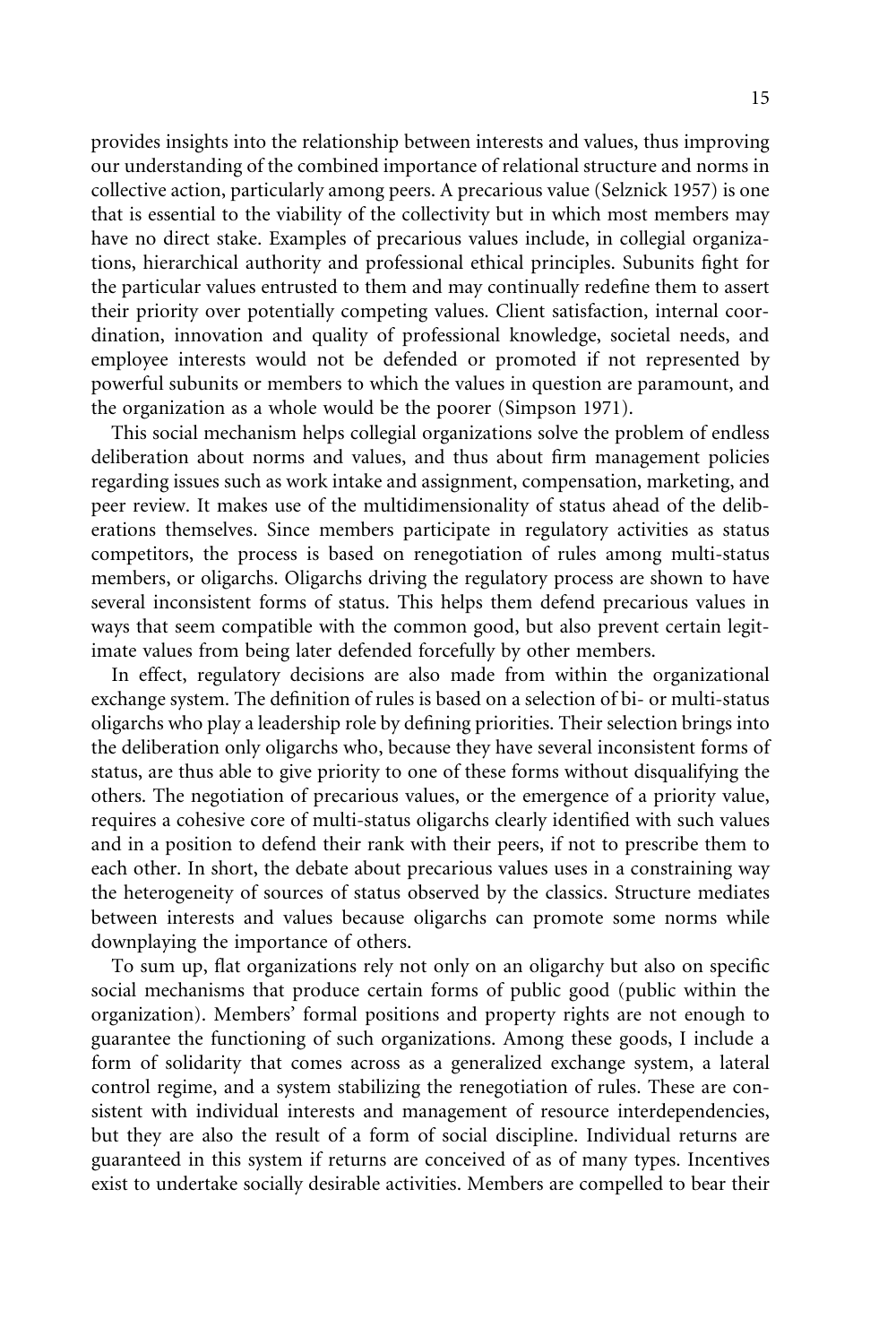share of risk, their part of the costs of transactions within the organization, because of the necessity to manage several resources at the same time, and the impossibility of accumulating some of them forever. In effect, one can say that they are based on these individual interests, provided that the latter are broadly conceived with regard to many long-term goals and with different types of resources. This assumption about how members behave is not unrealistic in the institutional context of collegial organizations in which such mechanisms operate. The latter characterize an organization that is embedded in an institutional environment, without being reduced to it. They operate under specific institutional arrangements but they are not identified with them. The organization works because both an institutional arrangement and social mechanisms based on resource dependencies make it worthwhile for members to undertake socially productive activities.

### BEYOND EMBEDDEDNESS STUDIES OF KNOW LEDGE - INT ENS IVE F IRMS

One can also hypothesize that, on a day-to-day basis, local offices of even large professional services firms operate thanks to social and informal 'governance' mechanisms such as that listed and combined above. At the global level, power variance in such organizations is presumably too large to allow for these collegial mechanisms to operate, but even that remains to be checked. The informal processes that go on in such organizations—mainly those that combine niche seeking and status competition—must be taken into account when designing flatter structures. They are based on social relationships among members. As acknowledged by Maister (1993), managing firms in which social relationships and resource interdependencies are so complex is not easy and requires much more understanding of the social constraints under which such management is carried out. In my view, additional insights into such constraints require the kind of analysis carried out in this book.

Contemporary management theories of knowledge-intensive organizations and professional services organizations address some of the issues with which this book deals. They sometimes draw on economic literature on services and innovation (see e.g. Baumol and Wolff 1983; Gadrey 1994, 1996; Gadrey and De Bandt 1994; Gallouj 2000) to focus on the variety of forms taken by such organizations. They are concerned with the collegial form, even though that term is not used, and the pressures under which it has to operate. A structural approach differs from such theories precisely thanks to its systematic identification of multilevel and often informal social mechanisms.

Many of the ingredients of a structural approach can be found in the literature on knowledge management and organizational design (Myers 1996). For example, Moss Kanter (1988) or Baker (1994) stresses the importance of power, coalitions, network density, autonomy for innovation, and `idea realization'. But these ingredients, in my view, are not combined so as to account for elements of informal self-governance. Another example is Starbuck's idea (1992, 1993) of a law firm as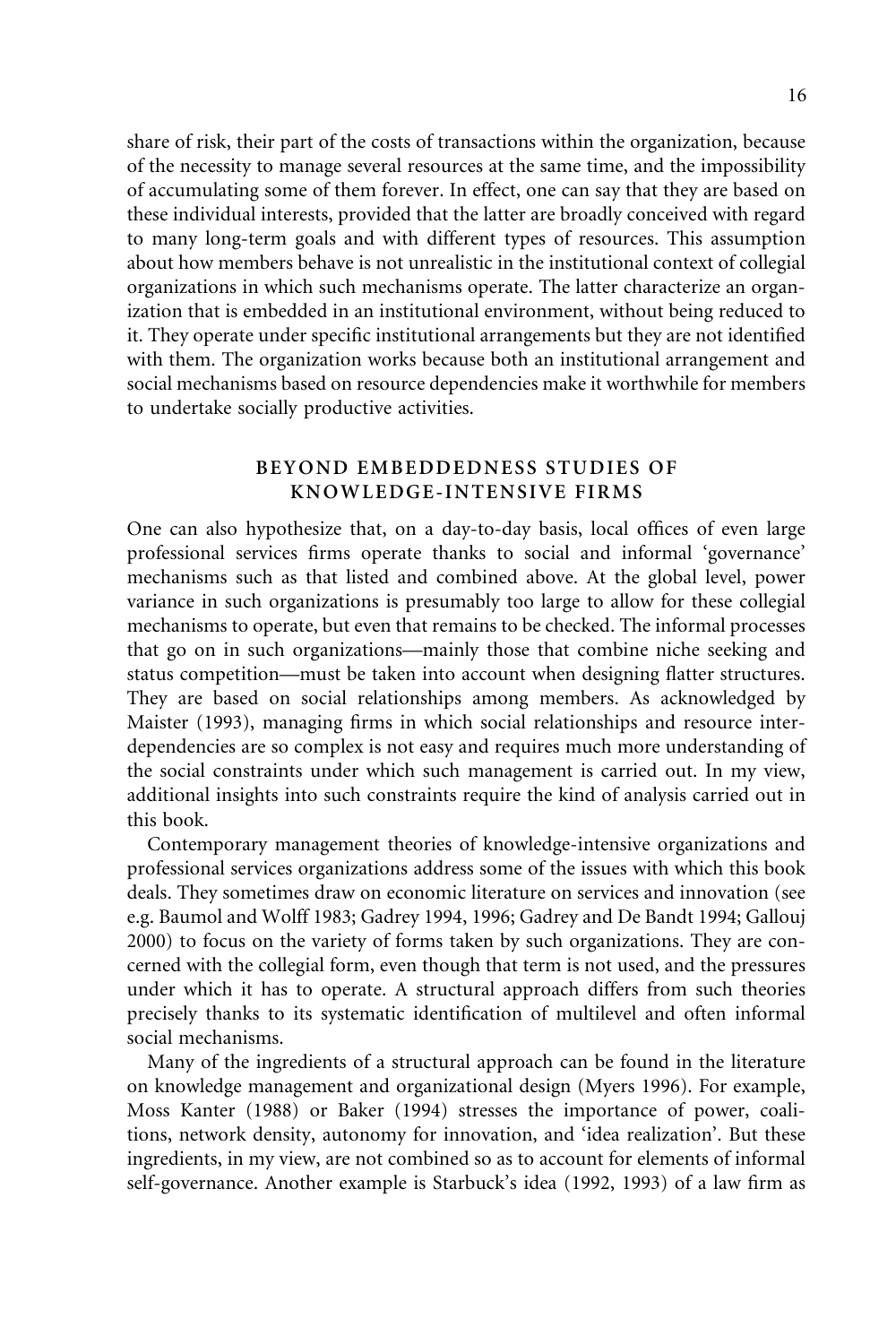a knowledge-intensive firm. Along with authors such as Brock et al. (1999), Greenwood et al. (1990), or Hinings et al. (1991), Starbuck provides a broad definition of this type of organization. In this account, much of the importance of social relations has often been captured as a characteristic of their cultural embeddedness—for example in organizational and/or professional culture.<sup>12</sup> Although such cultures are important, focusing on them often tends to stress that partners must learn social skills when dealing with each other, so as to protect a good ambiance. This often ignores that management of social relationships is equivalent to management of interdependencies and power relationships, not simply a good ambience. It sets aside the fact that, as a consequence, social ties can be the very stuff of coordination, of social mechanisms without which a collegial organization cannot operate and survive in the long run.

These views are limited, because they promote a purely managerial understanding of how knowledge-intensive organizations operate. For example, in this approach, the micro-political processes by which information is elaborated into appropriate knowledge—that is, knowledge that can be used as a premiss for complex decisions—are not taken into account. In Starbuck's view (1993), knowledge-intensive firms learn almost mechanically, by hiring, training, and dismissing personnel. In the view offered here, a firm learns mostly thanks to its collective capacity to stabilize its production of authoritative knowledge. This capacity depends, among other patterns, on the existence of an informally hierarchical advice network. A social process of elaboration and distribution of knowledge can thus help members filter and sift out authoritative answers to specific problems. Knowledge and learning cannot be jointly produced without the existence of authorities that allow generalization and represent experience. Such authorities are often quickly identified in the advice network within the organizations. The authority arguments on which their status games are based are at the heart of such organizations, whether professional or not (Lazega 1992a).

This book is, therefore, different from the mainstream theorizing of the knowledge-intensive and professional firms by its emphasis on the pervasive influence of multilevel social mechanisms in these organizations, regardless of their size. The fact that the case study is carried out on data collected in a relatively traditional corporate law firm does not mean, in my view, that such mechanisms are necessarily waning in more bureaucratized professional services firms. At the global level, larger multi-city and multi-country professional services firms operating as a one-stop shop for multinational companies are often managed in different, more bureaucratic ways (Aharoni 1997; Brock et al. 1999). However, it would be highly questionable for observers (and foolish for such firms) to ignore the gap between global and local governance and politics. It makes sense to hypothesize that, at the local level, even in large and more bureaucratized partnerships (or perhaps in incorporated firms), such mechanisms also operate as a form of corporate social capital. In effect, they characterize collective action among rival peers, and such local offices are comprised of at least large pockets of such partners. This hypothesis, however, remains to be tested empirically.